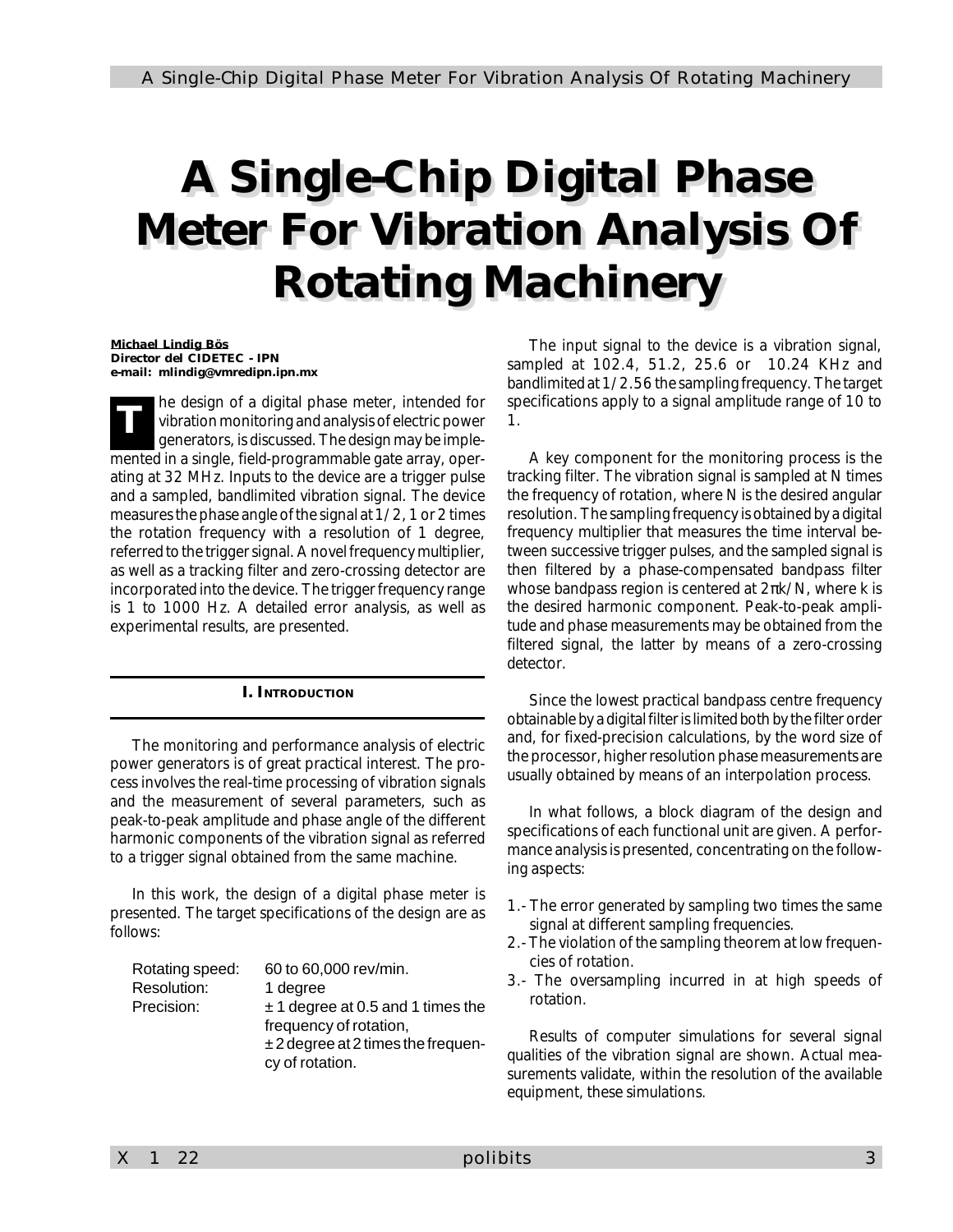# *II. CIRCUIT DESCRIPTION*

A block diagram of the relevant processing elements is shown in **figure 1.** The input signal, f(t), is amplified and bandlimited. The output of the lowpass filter feeds a 12 bit analog to digital converter. The resulting sampled signal, f(n), is one of two inputs to the phase meter. The other is a synchronization pulse (SYNC), occurring once for each rotation of the machine under study. The phase meter operates at a frequency given by a master clock (CLK), here, a 32 MHz oscillator. The main functional elements of the phase meter (enclosed by a dashed line) are a frequency multiplier, an 8th. order IIR filter, a zerocrossing detector and a counter. A peak-to-peak detector is included in the design, as well as a system bus interface. The filter coefficients and partial processing results are stored in a static RAM, which in the prototype is an external device. The filter coefficients are completely programmable by means of the system bus. In what follows, the main functional elements will be described in more detail.



**II.1 THE FREQUENCY MULTIPLIER.**

Ideally, this functional element generates an output pulse train whose frequency is given by  $f_{\text{OUT}} = Nf_{\text{IN}}$ , where  $\bm{{\mathsf{f}}}_{_\mathsf{IN}}$  is the input signal frequency and N a positive integer [1], [2]. Let  $\tau_{\text{out}}$  be the period of the output signal. Since  $\tau_{\text{out}}$ is derived from the system clock and constraint to be an integer number of system clock periods, the multiplication can, in general, not be realized exactly. A detailed description of the design solution used can be found in [3]. For applications where the output signal is used to sample a periodic signal harmonically related to the input signal of the frequency multiplier, it has been shown that the maximum amplitude error is given by ε(n)<sub>max</sub>< 2sin(π/K), where K = f $_{\scriptscriptstyle{\mathrm{CLK}}}$ /f $_{\scriptscriptstyle{\text{IN}}}$ . Also, the frequency multiplier introduces a delay of, at most, 1 sample interval.

 In the present application, the frequency multiplier operates at 1/2 the system clock frequency (16 MHz), and the maximum input frequency is 2KHz. For these values, the maximum amplitude error is 0.0393%, and the phase error introduced is at most 0.045 degrees. These errors are more than one order of magnitude smaller than the target specifications, and, in what follows, will be neglected.

# **II.2 THE IIR FILTER.**

The device implements 4 cascaded second-order sections, as shown in **figure 2**. The index j designates the section number,  $a_{ik}$  and  $b_{ik}$  are filter coefficients and  $w_{ik}(n)$ represent intermediate sequences. The structure is known as the transposed direct form II [4] and has the property of minimizing the storage requirements for a given filter order. The section is general, in the sense that lowpass, bandpass, highpass and allpass transfer functions can be realized. The design is based on fixed 16-bit precision, two's complement arithmetic. Values in the range -2 ≤ x≤ 2 - 2-14 may be represented.



In the present application, it is assumed that a fourth order bandpass Butterworth filter, followed by an allpass filter of the same order, is implemented. For the fundamental frequency component of the input signal, the filter was designed with a passband of  $1.9\pi/45 \le \omega \le 2.1\pi/45$ , using a commercial software package [5]. The allpass network was designed for a constant overall delay of 45 samples. **Figure 3** shows the frequency response of the filter. The maximum amplitude error in the passband region is 0.77%. No measurable phase error in the passband was observed.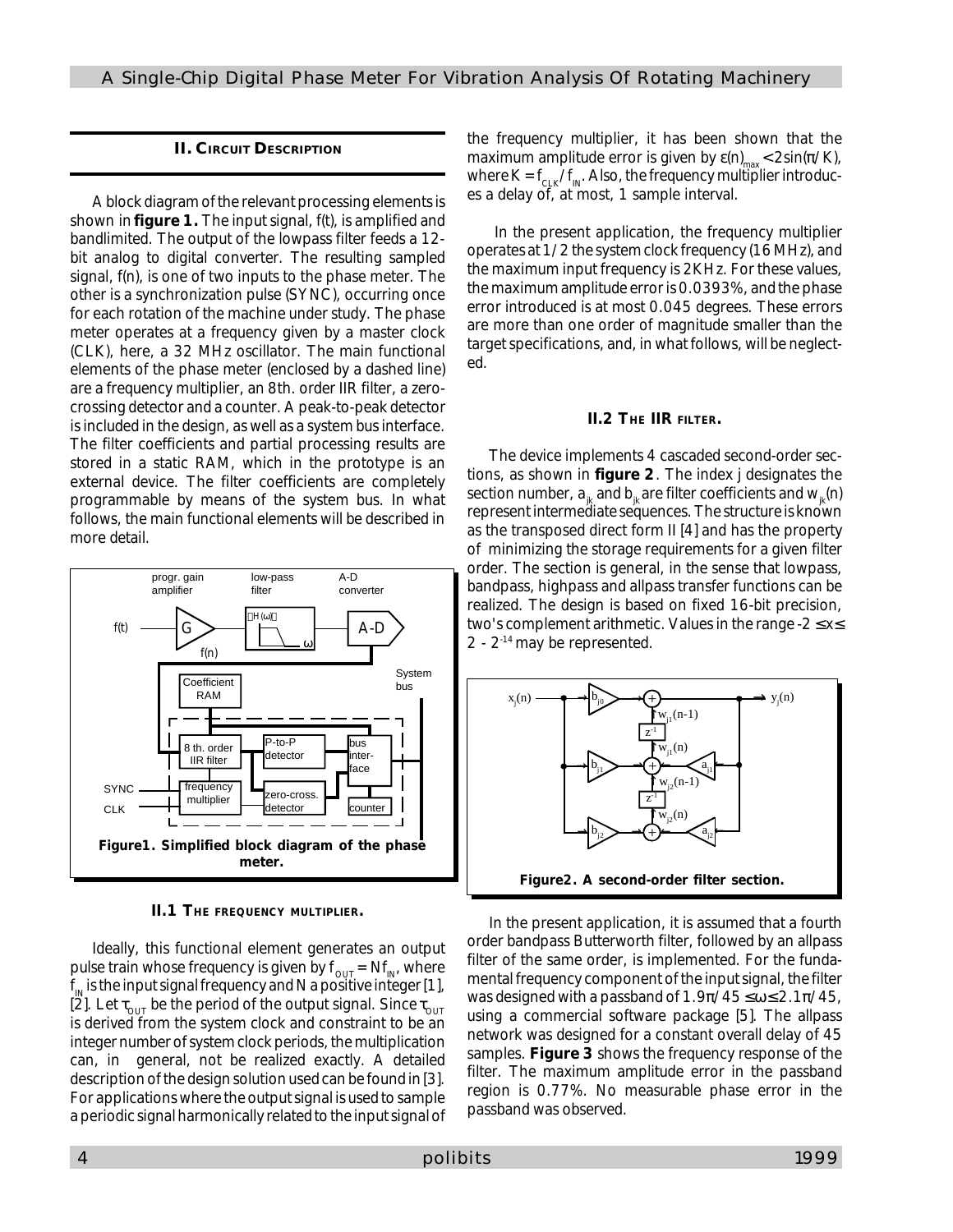

**II.3 PEAK-TO-PEAK AND ZERO CROSSING DETECTORS.**

The peak-to-peak amplitude and phase measurements are derived from the output samples of the filter, y(n). For a given input period, and for each sample interval, the value  $p(n) = y(n) - y(n-1)$  is calculated. If  $p(n)$ ,  $y(n)$  and  $y(n-1)$ 1) are all positive and  $p(n+1)$  is negative,  $y(n)$  is stored as the positive peak value. Similarly, if p(n), y(n) and y(n-1) are all negative and  $p(n+1)$  is positive,  $y(n)$  is stored as the negative peak value. The sum of the magnitudes of both peak values is reported at the occurrence of the next SYNC pulse.

The event of zero crossing is defined to occur during the sample period between samples  $y(n)$  and  $y(n-1)$ , such that  $y(n) \ge 0$  and  $y(n-1) < 0$ . Note that the sampling intervals are synchronized to the SYNC pulse. Since the sampling period equals 8 degrees, linear interpolation is used to achieve the desired 1-degree resolution. Specifically, the device implements the recursion:

$$
\delta(k+1) = \delta(k) - [y(n) + |y(n-1)|],
$$
 with 
$$
\delta(0) = 8 |y(n-1)|
$$

for all values of k such that  $\delta(k) > 0$ .

That is, the expression  $[8 \mid y(n-1) \mid ]/[y(n)+|y(n-1)|]$  is evaluated by successive substractions. Clearly, the final value of k equals the integer part of the expression given above. This value is added to 8 times the count of sampling intervals between the occurrence of a SYNC pulse and the sample y(n-1), thus yielding the phase angle in degrees.

#### *III. ERROR ANALYSIS*

Let  $f_R$  be the frequency of rotation of the machine. Then,  $\text{Nf}_{\text{R}}$  =  $\text{f}_{\text{M}}$  is the output frequency of the frequency multiplier. Denote by f<sub>m</sub> the sampling frequency. Two situations may be distinguished, namely either  $\mathsf{f}_{_{\mathsf{M}}} \mathop{\leq} \mathsf{f}_{_{\mathsf{m}}}$ , or

 $f_{m}$ <  $f_{M}$ . If  $f_{m}$   $\le$   $f_{m'}$ , the vibrations signal is, in general, not bandlimited in terms of  $f_{\scriptscriptstyle M}$ . Also, since both sampling frequencies are uncorrelated, there will be an error due to the uncertainty of the precise sampling instant. On the other hand, if  $f_{m}$  <  $f_{M'}$  the (sampled) vibration signal is oversampled. In what follows, bounds on these sources of error will be established. Because of space limitations, only the fundamental frequency component of the vibration signal will be considered, that is, f(t) =  $sin(2\pi f_R t)$ .

#### **III.1 ERROR DUE TO UNCERTAINTY IN THE SAMPLING INSTANTS**

If f(t) where sampled by the output of the frequency multiplier, the sampling interval would be (f<sub>m</sub>/f<sub>m</sub>) $\tau_{_{\sf m}}$ , where  $\tau_{_{\sf m}}$ = 1/f $_{_{\sf m}}.$  Since f(t) is already sampled at  $\tau_{_{\sf m}}$  intervals, the signal can be observed only at integer multiples of (f<sub>m</sub>/f<sub>m</sub> ). Denote by  $\lfloor x \rfloor$  the greatest integer less or equal to x. Define an error signal, ε(n):

ε(n) = sin2π(nf<sup>m</sup> /f<sup>M</sup> )τm - sin2πnf<sup>m</sup> /f<sup>M</sup> τ<sup>m</sup> ...................... 1 for n a positive integer.

Since  $(n f_m / f_m) < \lfloor n f_m / f_m \rfloor + 1$  for all n, and using a trigonometric identity, from (1) results:

ε(n) < 2sin(πτ<sub>m</sub>){cosπτ<sub>m</sub>[(2nf<sub>m</sub>/f<sub>M</sub>) -1]} 2

and it follows that:

$$
\varepsilon(n)_{\max} < 2\sin\pi\tau_m \qquad \qquad \ldots \qquad \ldots \qquad \qquad 3
$$

At the lowest sampling frequency (10.24 KHz), the amplitude error given by (3) is 0.0614%. The delay introduced by the double sampling process is clearly less than  $\tau_{_{\mathrm{m}}}$ . Since the sampled signal is further processed by a bandpass filter, it is reasonable to assume that at its output the delay tends toward a mean value. This has been confirmed by experiment. The mean delay is, of course:

δ(n)AV = (τ<sup>m</sup> /N) [(nf<sup>m</sup> /f<sup>M</sup> ) - nf<sup>m</sup> /f<sup>M</sup> ] ............ 4

It can be shown that, for  $f_{\scriptscriptstyle \rm m}/f_{\scriptscriptstyle \rm M}$  not an integer,

$$
0.25\tau_{\rm m} \le \delta(n)_{\rm av} < 0.5\tau_{\rm m}
$$

Taking the lower bound as a systematic error, it follows that for phase errors of less than 1 degree, f  $_{\textrm{\tiny{R}}}$  < 360/4f  $_{\textrm{\tiny{m}}}$ . For the sampling frequencies specified, the upper limit on the rotating speed is, respectively, 1138, 569, 284 and 114 rev/sec.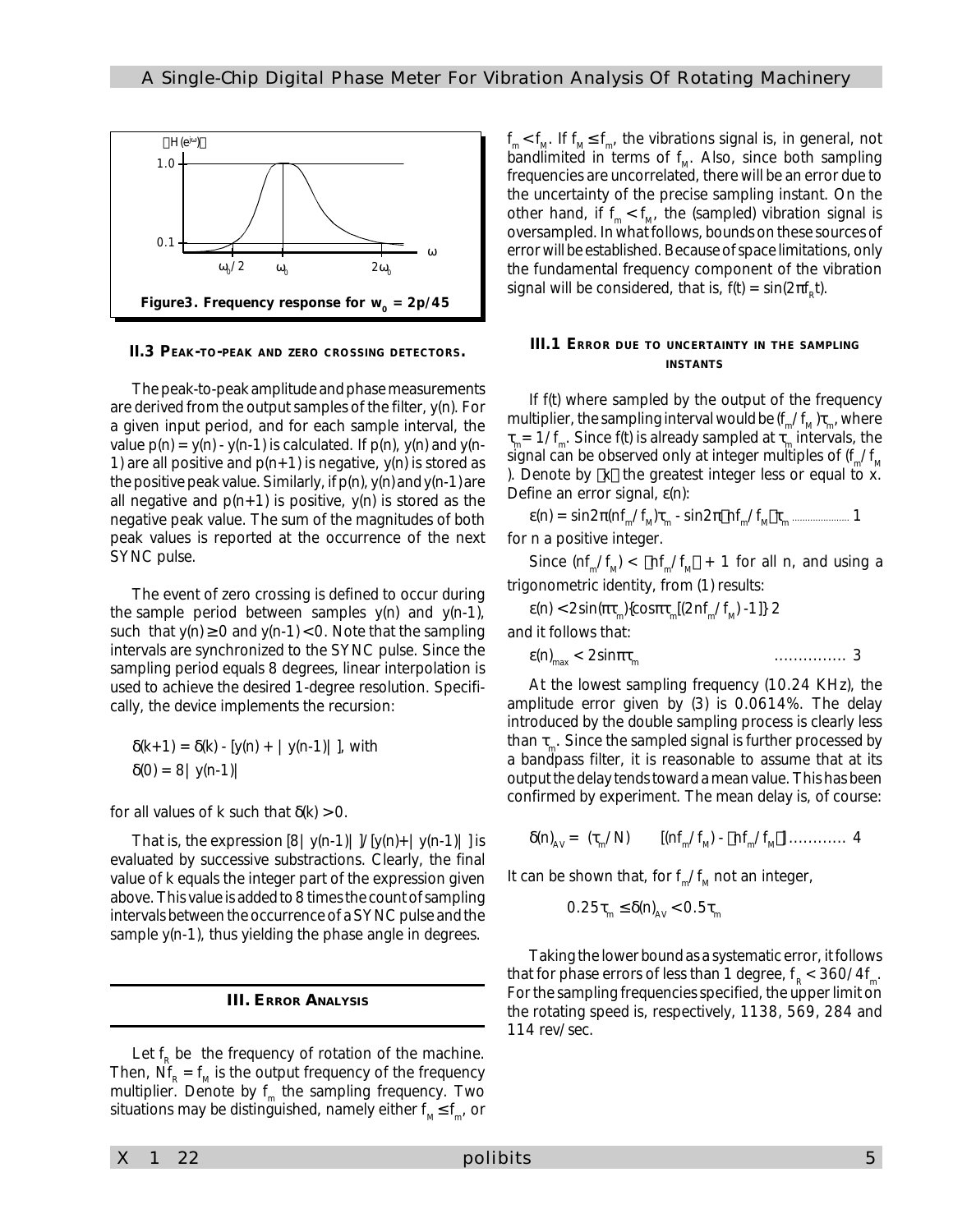#### **III.2 ERROR DUE TO ALIASING**

Assume the input to a bandpass filter with center frequency 2π/N is a periodic, non-bandlimited signal, with frequency components located at 2πn/N, n = 0,1,.... Then, the output of the filter contains frequency components located at  $2π/N$ ,  $2kπ(N-1)/N$  and  $2kπ(N+1)/N$ , where  $k = 1, 2, ...$ 

The amplitude spectrum of physical signals decreases at increasing signal frequencies, according to a rate of the form  $1/\omega^{\alpha}$ . That is, the normalized amplitude of the aliased frequency components is 1/(kN-1)<sup>α</sup> and 1/(kN+1)<sup>α</sup> , respectively. The sum of these amplitudes is, then:

$$
\sum_{k=1}^{\infty} \left[ \frac{1}{(kN-1)^{\alpha}} + \frac{1}{(kN+1)^{\alpha}} \right] \approx \frac{2}{N^{\alpha}} \sum_{k=1}^{\infty} \frac{1}{(k)^{\alpha}} \quad \ldots \ldots \ldots 5
$$

Now, the sum in (5) converges for  $\alpha$  > 1. For vibration signals,  $\alpha$  can be taken to be  $\geq 2$ . In particular, for  $\alpha = 2$ , the sum converges to  $\pi^2/6 \approx 1.645$  [6]. For N = 45, the sum of the amplitudes of the aliased frequency components is then 0.00162, and the worst-case phase error is 0.093 degrees.

#### **III.3 ERROR DUE TO OVERSAMPLING THE SAMPLED SIGNAL**

If  $\mathsf{f}_{_{\mathsf{m}}} \mathopen <$  f<sub>.w</sub>, during a sample period 1/ $\mathsf{f}_{_{\mathsf{m}}}$  a certain number of consecutive samples taken at 1/f<sub>M</sub> intervals will have equal values. Assume f<sub>m</sub>/f<sub>m</sub> = R to be an integer. Then, the oversampling process may be modelled as a simple FIR filter of order R-1, shown in **figure 4**.

The Z-transform of the transfer function is given by:

$$
H(z) = \sum_{r=0}^{R-1} z^{r} = \frac{1 \cdot z^{R}}{1 \cdot z^{1}}
$$

And the frequency response is easily obtained as:



$$
H(e^{j\omega}) = e^{-j\omega(R-1)/2} \frac{\text{sen}\omega R/2}{\text{sen}\omega/2} \qquad \qquad \dots \dots \dots \dots \dots 7
$$

That is, oversampling has a lowpass filter effect and introduces a delay of (R-1)/2 samples. Ec. (7) gives average values if R is not an integer, because for any given input sample period 1/ $f_{m'}$  the number of equal samples obtained at the rate  $1/f_{\text{M}}$  is an integer (either  $\lfloor R \rfloor$ , or  $\lfloor R \rfloor + 1$ ).

In the present application, the maximum oversampling rate is  $\,{\mathsf N\hspace{1pt}}(\mathsf{f}_{\mathsf{R}})_{\mathsf{max}}^{\phantom{\mathsf{pr}}}/(\mathsf{f}_{\mathsf{m}}^{\phantom{\mathsf{pr}}})_{\mathsf{min}}^{\phantom{\mathsf{pr}}^{\mathsf{mr}}}$  that is, 4.395. From (7), and for  $ω=2π/45$ , the attenuation is  $|H(e^{jω})|/4.395$  = 0.985, and the delay 1.697 samples, or 13.578 degrees. This delay can be corrected, since the sampling frequency is known, and the rotation frequency is measured by the frequency multiplier.

#### **III.4 ERROR DUE TO NOISE**

The phase angle measurement error due to this source depends on the type and specifications of the bandpass filter. Clearly, in order to reduce this error, a narrow bandpass region is desirable. On the other hand, the filter parameters are influenced by the maximum expected acceleration of the rotation frequency. Let  $\tau_{_{\mathsf{IN}}}$ (n) be the period of rotation. The output of the frequency multiplier is, then,  $\, \tau_{_{\sf IN}\!}$ (n-1)/N, that is, the output frequency is defined by the previous input period. Hence, if the machine accelerates, the centre frequency of the passband filter is no longer coincident with the frequency of rotation and the filter cannot be to narrow in the passband.

 Computer simulations have been performed for various synthetic signals, and for the filter specified in II.2. Specifically, the phase error due to added noise signals of uniform distribution and zero mean was measured (**figure 5**). The observed variance of the phase error increases linearly with the variance of the noise signal, reaching 1 degree for a noise with a standard deviation of 0.212.

#### *IV. PHYSICAL IMPLEMENTATION*

A 4-channel prototype was built, based on 2 fieldprogrammable gate arrays type A1280XL from ACTEL [7], providing each the equivalent of 20,000 gates. The functional unit requiring most resources is, of course, the multiplier used in the implementation of the digital filter. In order to minimize these resources, a simple shift-add